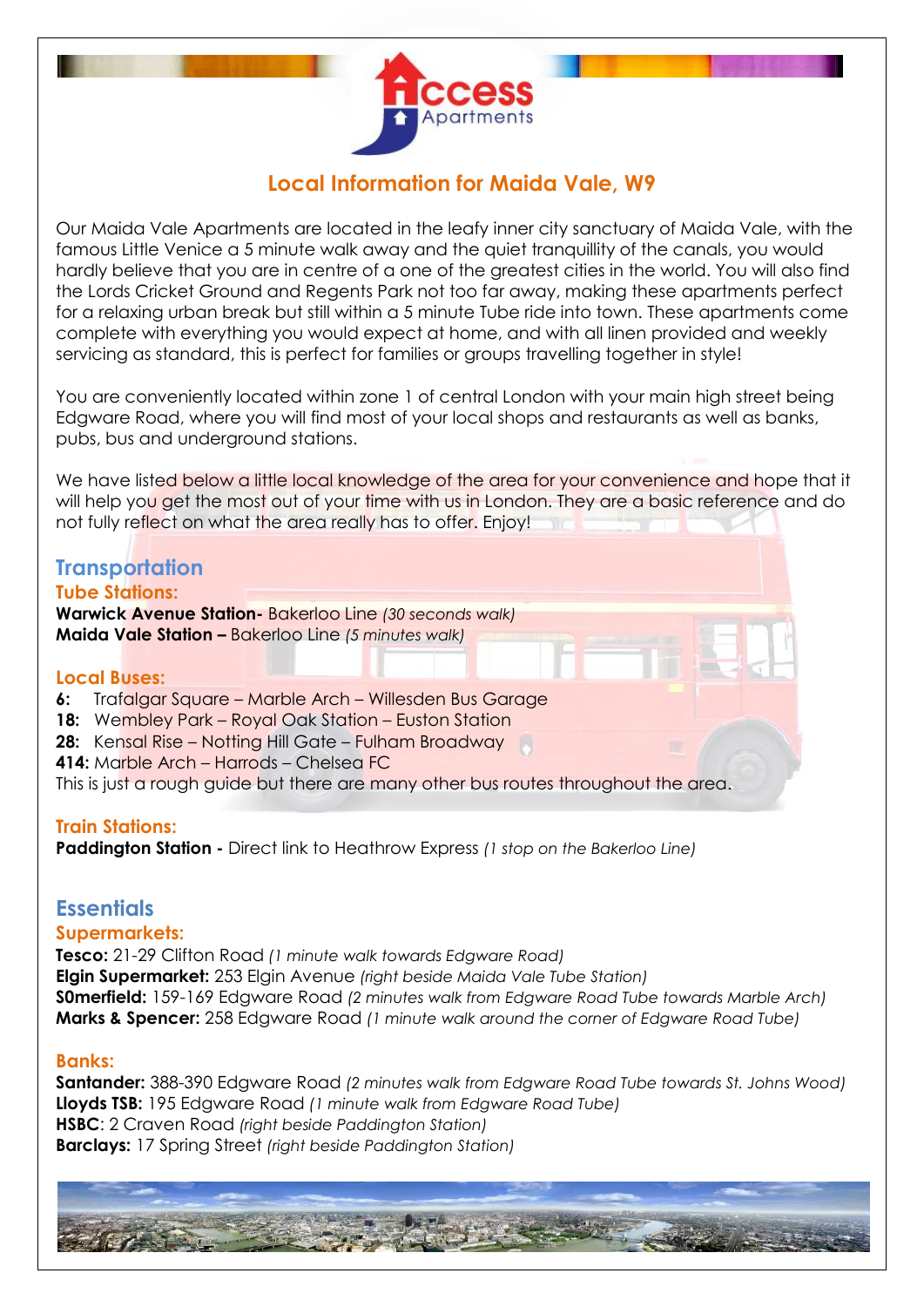#### **Car Parking:**

**NCP:** Carlton Vale *(2 minutes walk from Maida Vale Tube and Paddington Recreational Ground)* **Golden Eagles:** 139 Church Street *(2 minute walk from Edgware Road Tube towards Maida Vale)*

#### **Pharmacy:**

**Boots:** 33 Clifton Road *(1 minute walk away towards Edgware Road)* **Vineyard Pharmacy:** 241 Elgin Avenue *(right beside Maida Vale Tube Station)*

#### **Post Office:**

**Dhigs Newsagent:** 12 Formosa Street *(just around the corner from your apartment)* **Royal Mail:** 354-356 Edgware Road *(2 minutes walk from Edgware Road Tube towards Maida Vale)*

#### **Stationary:**

**Mail Boxes Ect.:** 464 Edgware Road *(5 minutes walk towards Marble Arch along Edgware Road)* **Paperchase:** Unit R25, Paddington Station *(right inside Paddington Railway Station)*

#### **Internet:**

**Cold Box Ltd.:** 434 Edgware Road *(5 minute walk from Edgware Road Tube towards Maida Vale)* **Reload Internet Cafe:** 197 Praed Street *(just across the road from Paddington Station) Recommended!*

#### **Library:**

**Maida Vale Library:** Sutherland Avenue *(5 minute walk from your apartment)* **Marylebone Library:** 109-117 Marylebone Road *(1 minute walk from Marylebone Station)*

#### **Places of worship:**

London is a multi-ethnic city with many faiths represented. To find a place of worship for your faith, please visit [www.upmystreet.com](http://www.upmystreet.com/) for more information.

### **Health & Safety**

**Police Station: Paddington Green Police Station:** 2 Harrow Road *(1 minute walk from Edgware Road)* 

#### **Medical Centre:**

**Maida Vale Medical Centre:** 40 Biddulph Mansions *(1 minute walk away from Maida Vale Tube)*

#### **Dentist:**

**Elgin Dental Care:** 282 Elgin Avenue *(just beside Maida Vale Tube Station)* **Marble Arch Dental & Medical Surgery:** 217 Edgware Road *(1 minute walk from Edgware Road Tube)*

#### **Hospital:**

**St Marys Hospital:** Praed Street *(1 minute walk from Paddington Tube Station)*